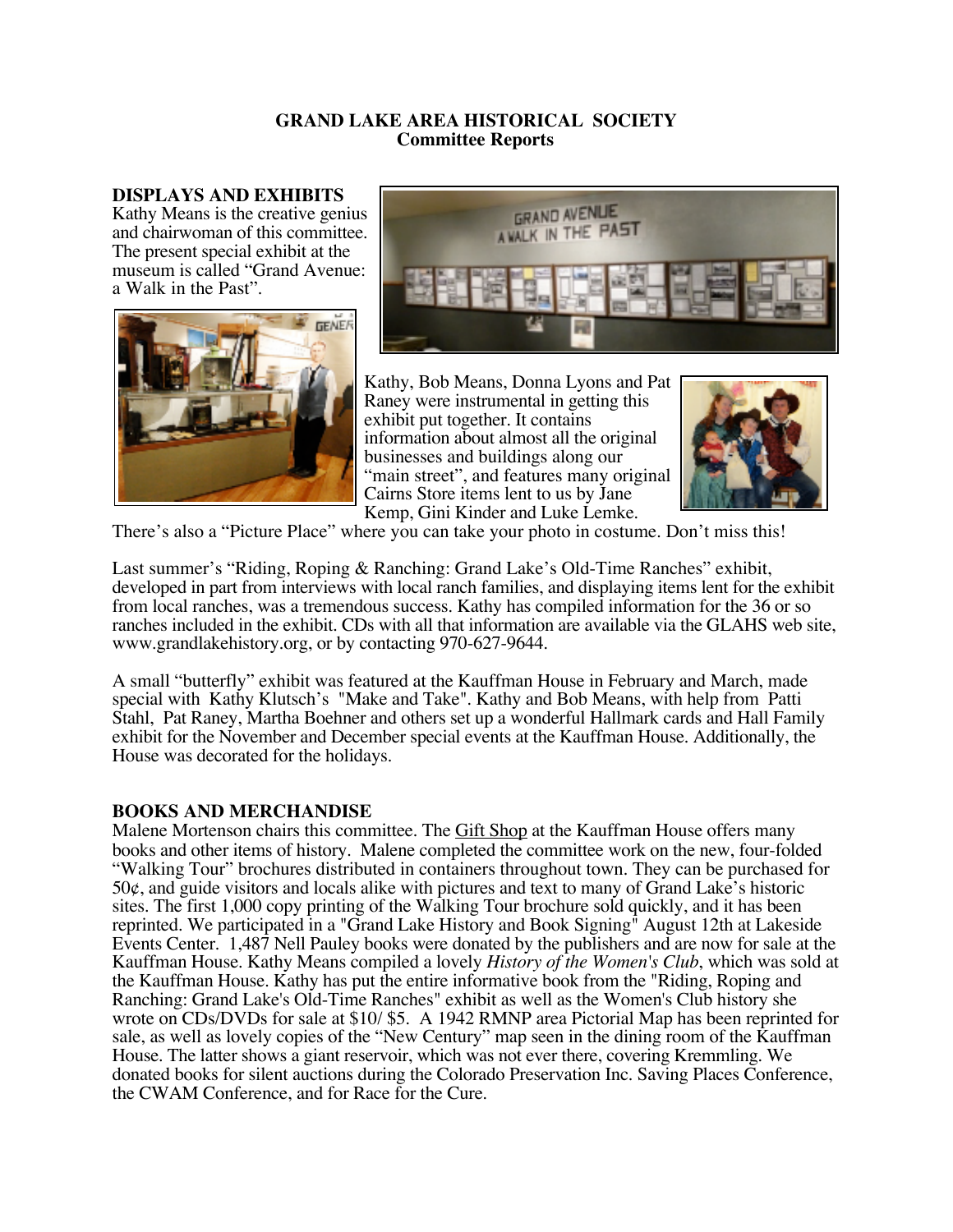## **SMITH ESLICK COTTAGE CAMP**

The Cottage Camp project continues to progress and evolve. For several years, the Historical Society has been attempting to purchase the lot adjacent to the present location of the Smith Eslick Cottage Court, at the corner of Vine Street and Lake Avenue. That adjacent property is owned by the heirs of Grace Eslick, the last owner of the Cottage Court, and after much negotiation we've been forced to accept the fact that the property will always be too expensive... at last date \$155,000. We understand that we should not take on such an additional debt, and can certainly not ask donors to fund it.

So here's the good news! The Smith Eslick Cottage Court will be placed on a permanent foundation right where it presently stands, and will become the centerpiece museum of the Cottage Camp complex. The Cottage Camp Planning Committee will work with professional consultants in restoration architecture, exhibitry, and landscape design to design a unique museum experience focusing on the advent and impact of automobile tourism in our area and the nation.



Committee members Lynne Ludwig, Paul Gilbert, Lois Sauer, Pat Raney, Paul Harrington, Elin Capps, Judy Forman, Jane Stotts, Steve Armstead, and Jim Cervenka have been especially involved, but others are always welcome to help. Funding for this effort will come from various grants and the support of our members and friends of the Cottage Court. If you'd like to take part in the planning, please do join us. We meet every second Monday, at 6:00pm at the GLAHS modular office, 610 Center Drive.



The roof of the Cottage Court was restored in October to prevent any further deterioration. Layers of existing roofing were removed, a few damaged one-inch boards were replaced with ones custom-milled at the Granby Sawmill, and slightly wider sheathing boards were added to form an overhang to protect the rafters from water damage. An ice and water shield was then covered with authentic 90 pound rolled roofing material. The Grand

Foundation supported this work with a \$5,000 grant, the work was done by Maple Street Building, and all was supervised by GLAHS Building Committee Chairs Dave Sauer and Paul Gilbert.

There's other news of the Cottage Camp site. Jim Capps refinished picnic tables donated by Rocky Mountain National Park. Jane Stotts, Corinne Lively and others have completed the nomination of the Smith Eslick Cottage Court to the National Register of Historic Places, and the nomination is presently in preliminary staff review at History Colorado. There are plans for a structural assessment to be made on the Cottage Court structure prior to its restoration. Other plans at this time include:

**2013** Plans to provide water for landscaping site.

**2014** Begin total stabilization and restoration of Court structure, planning of interpretive displays, landscaping.

**2015** Compete stabilization and restoration of Court, addition of interpretive displays, landscaping, open to public.

**2016** Authentic Gift Shop/Welcome Center, Cairns Ditch interpretation, Tenting display completed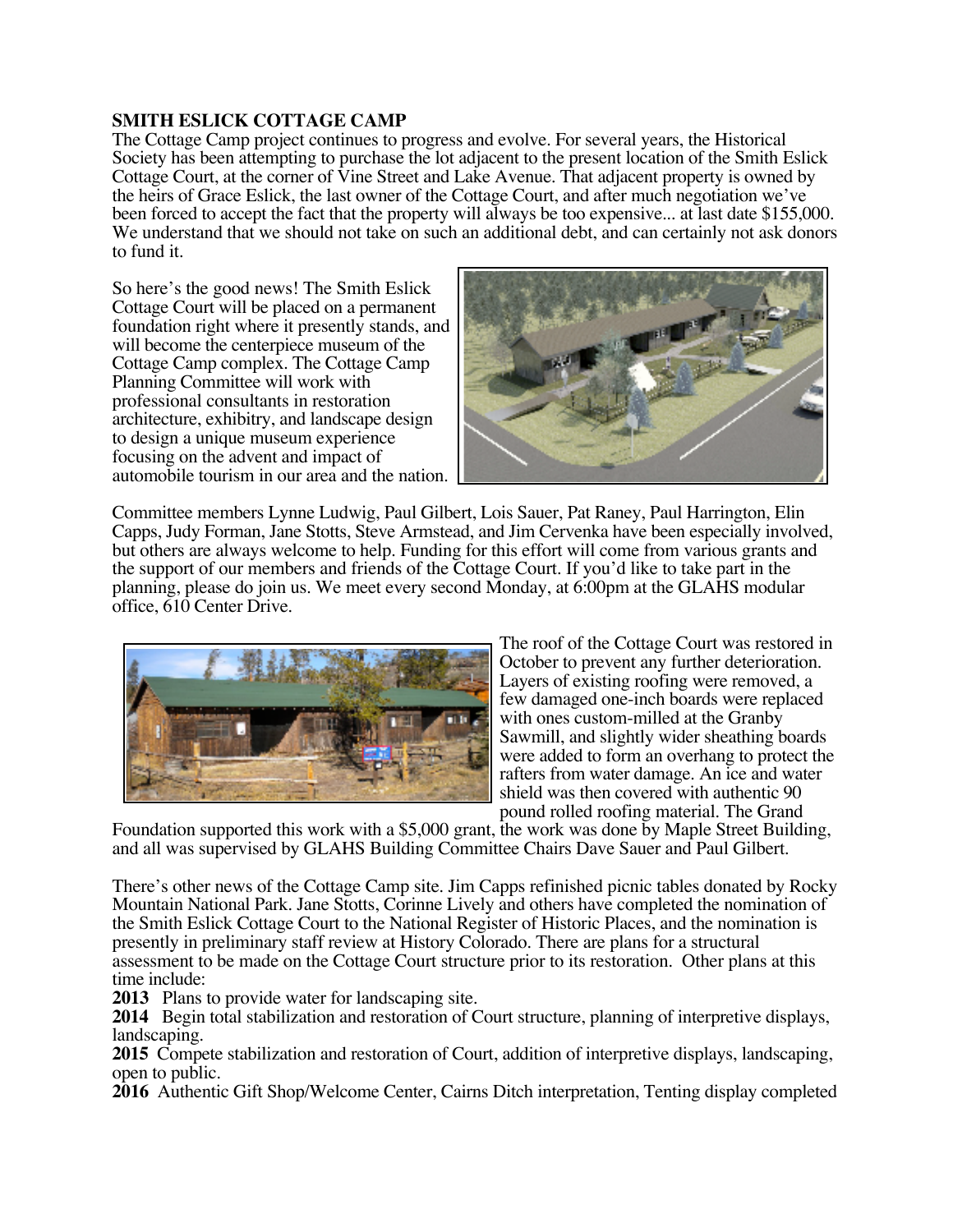## **BUILDING COMMITTEE**

Dave Sauer and Paul Gilbert are the very busy and hardworking Chairmen of this Committee. In addition to all their work on the Smith Eslick Cottage Camp project, they have been responsible

for the maintenance of the Kauffman House Museum. Some of their efforts include scraping and repainting the exterior back stairs and verandah, thoroughly inspecting the Kauffman House structure to assess needs, removing some ancient and useless electrical wiring, closure of a hole made by birds in a corner of

outside trim, and continuous replacement of light bulbs.

Additional track lighting was installed in several areas of the museum by Gregory Electric. One very special and



extensive project was the complete refinishing of the wooden floor of the Gallery area of the museum. It's beautiful! Thanks to Dave and Paul, as well as those who helped along the way: Lois Sauer, Jim Capps, and the Grand Lake Fire Department. This

October, we will again apply for funding from History Colorado for log repair, re-chinking and staining the outside of the Kauffman House.

## **FINANCE COMMITTEE**

Dave Sauer, Patti Stahl, and Paul Gilbert are this committee. They completed an informal audit of GLAHS finances. Treasurer Patti Stahl has added an updated QuickBooks to our modular office computer, hopefully making her financial reporting a bit easier.

#### **SPECIAL EVENTS**

Lois Sauer chairs this committee. Last year's Buffalo Barbecue Parade featured a GLAHS float with Kathy Kunc chauffeuring two costumed visitors of the past in her vintage Dodge touring car. History Day at the Kauffman House was August 4th, with Dave Lively as Rob Harbison, and Carolyn Alcorn as Tina Lehman. Rachel Linke signed her charming picture book *A Ranch Kid's ABCs* , now available at the Kauffman House Gift Shop. This summer's History Day at the Kauffman House will be August 3rd! The Volunteer Appreciation Picnic was held at the Heckert Pavilion in Town Park, a first for the GLAHS, on Thursday, August 9th, and was a very nice event.

Two November Kauffman House Open Houses were very successful. The House was also open 1:00pm-4 on some winter Saturdays: December 1st, 8th, 15th and 22nd, 28th and 29th. New last year was an Open House from 10:00pm to Midnight on December 31st, just before the fireworks on the Lake We opened the Kauffman House for an afternoon as well for the February 2nd Winter Carnival, and again on March 17th.

An historic bicycle tour is planned for August 22nd - 25th. To be called A Grand Heritage Bicycle Tour: Back Roads and Byways, planning for this began in the Grand County Economic Development Advisory Committee, and will be developed by GLAHS, GCHA and the Headwater Trails Alliance. The tour will begin with a reception in Kremmling, followed by visits to the Kremmling and Hot Sulphur Springs museums and Hot Springs. Then, they'll bicycle to stay at the Grand Lake Lodge, and will be offered a movie in the GL Community House on Saturday the 24th. The tour will end in Winter Park. We will plan to keep the Kauffman House open on Saturday evening, the 24th, and before 10:00 on Sunday morning, the 25th. Bicyclers will use many designated non-highway roads including stagecoach roads. A Heritage Bike Map will be printed and available for years to come. More information and registration at www.headwaterstrails.org/bike-tour.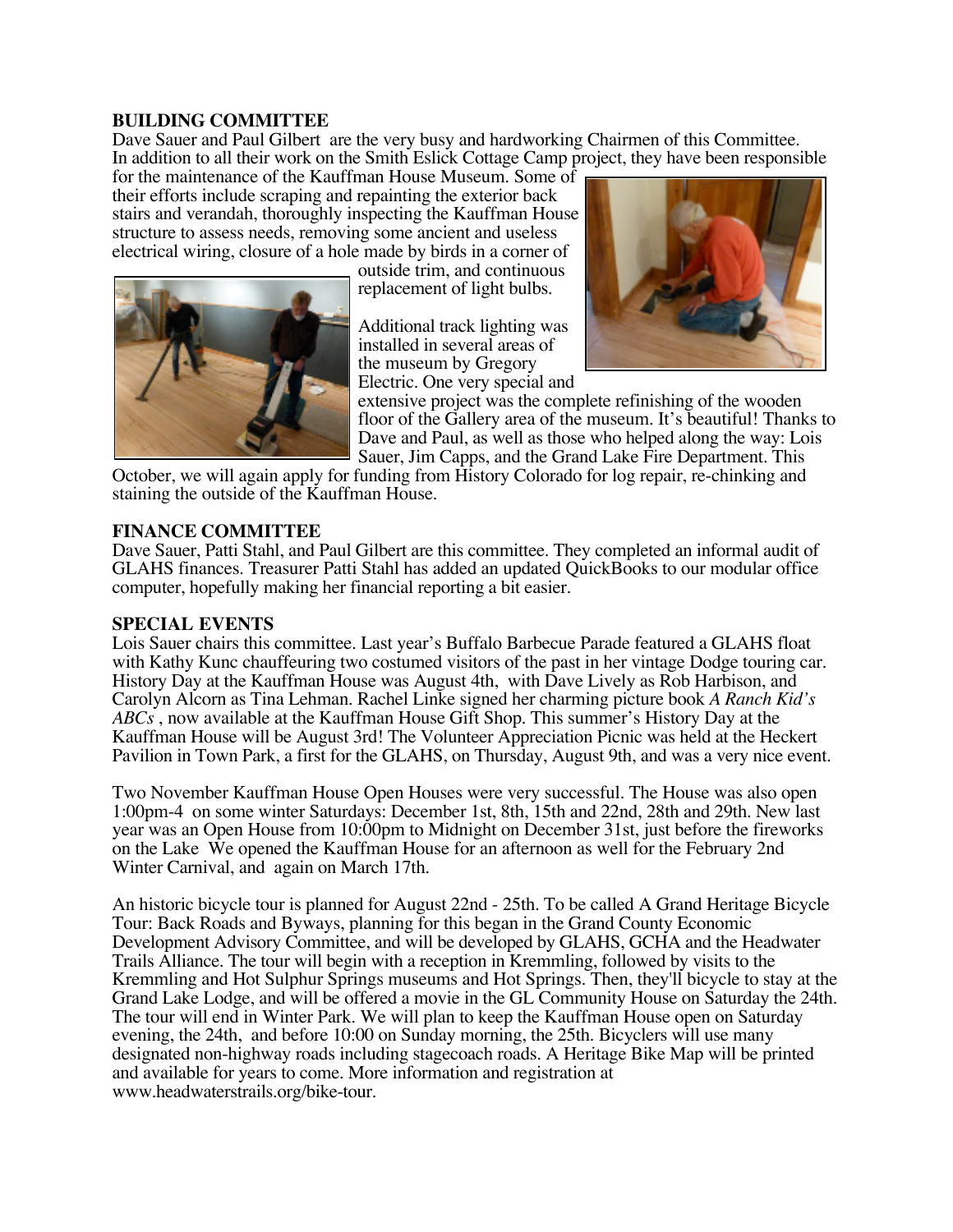## **CALENDAR OF EVENTS FOR 2013**

February 2nd - Winter Carnival Open House, 1:00-4, at the Kauffman House March 16th,17th - Kauffman House open, 1:00-4pm May 18th - Cleanup Day at the Kauffman House and Cottage Camp May 25th - Kauffman House opens for season: "Grand Avenue - a Walk in the Past" June 26th -Victorian Tea - 2:00 - 4pm, Daven Haven Lodge July 14th - Buffalo BBQ Parade July 19th - Whimsical Mad Hatter's Dessert Tea - 2:00pm, GL Community House August 3rd History Day at the Kauffman House, 1:00 - 4pm August 14th - Victorian Tea, 2:00 - 4pm, Daven Haven Lodge September 3rd - Kauffman House closes weekdays. Open weekends, 11:00 - 5 in September. November 29th, 30th - Kauffman House open, 1:00 - 4 GLAHS booth at Olde-Fashioned Craft Bazaar December 26th - 6:00-9pm, Historical Holiday Celebration, Kauffman House December 28th, 29th - Kauffman House open 1:00 - 4pm, Refreshments

# December 31st - Kauffman House open, 10:00 PM - Midnight, Refreshments

#### **COLLECTIONS AND ACCESSIONS**

Kathy Means chairs this committee. One highlight of the year was the grant Kathy obtained for stabilization of the antique and lovely "Waddell quilt", once owned by the Waddell family which started the Pony Express. A dedicated group of quilt seamstresses have worked ovre 200 hours to preserve this lovely piece. Thanks to Deb Bondi, Yvonne Clark, Merrie Coolen, Norma Albright, Ernie Brown, Dottie Kuster, Ann Bagg, Lois Pratt, Muriel Johnson, Sonya Albin, and of course Kathy Means. The quilt will be displayed at the Kauffman House this summer, and then removed to its acid-free box for awhile. The original, round braided rug in the dining room of the Kauffman House also received a few repairs over the winter. The Centennial Yacht Club Cookbook published last summer contains several GLAHS photos, as will the upcoming Rocky Mountain National Park Centennial book.



New additions to the GLAHS collections include:

Yacht Club photos scanned from originals 1927 photographs of GL Yacht Club and Fall River Road Cobbler's box of tools (Paul Johnson) Juniper Club and Music Club yearbooks, handmade paper dolls (Theresa Nuzum) 1880s platform rocker now in the Kauffman House Photographs from the Holzwarth family Nuzum family aprons and pot holders Items from the Canton O'Donnells Several copies of the Michael Weeks' Point Park history Papers of Ed McCrillis and the McCrillis family Baer family history. Lovely 1850s upholstered platform rocker, now in the Kauffman House dining room (Nancy Anderson) Large wooden sign advertising the Preisser Lodge and other cabins (This is available for adoption, as it is too large to be stored at GLAHS! Contact us at

glhistory@rkymtnhi.com or 970-627-9644.)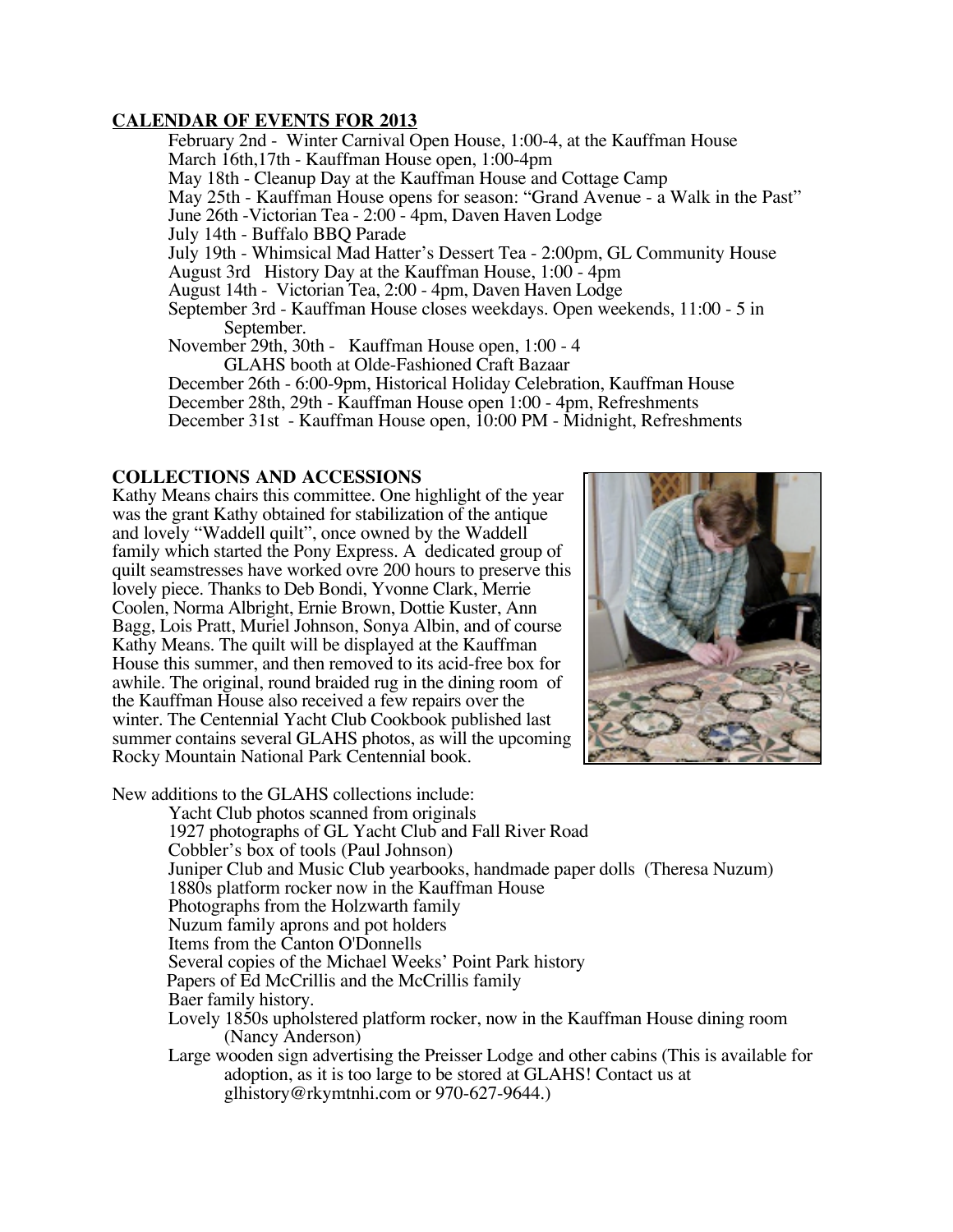### **GARDENS**

Jim and Ann Feucht developed the wonderful Pioneer Garden on Lake Avenue just east of the Kauffman House, and have over the years donated to and maintained the flower bed on Lake Avenue, along the front of the lawn of the Kauffman House. Our very dear friend and longtime



member Jim Feucht passed away this Spring, and we will so very dearly miss him, his many valuable contributions to our work, his volunteering at the Kauffman House, and his kindness, wit and charm. Ron and Verona Schmidt, who cared for the flower beds in front of the Kauffman House veranda for many, many years have moved on to be closer to their grandchildren, and will be very much missed. Ann Feucht, with Dave and Lois Sauer will continue to maintain and develop the various gardens, as well as the flower beds near the Kauffman House veranda. Thanks to all these folks for sharing their talents and enduring energy.

They would welcome the participation of others; call the Sauers at 627-0909, or email glhistory@rkymtnhi.com to help. People are always delighted by these beautiful and beautifullymaintained gardens, and there have surely been thousands of pictures taken of folks posing next to the colorful plants.

## **OUTREACH AND EDUCATION**

We are once again participating in Blue Star Museums, a program that offers free admission to the Kauffman House for active-duty military with ID plus up to five family members. On September 28, we'll again participate in the Smithsonian sponsored Museum Live!, offering free admission to folks who have downloaded free passes from the Smithsonian web site.

We participated in Watershed Week, a learning experience offered to all County sixth graders by a variety of environmental and watershed organizations. Bob and Kathy Means and Elin Capps presented information about Grand Lake and the history of water use in our area. We'll participate again this year, September 23rd. We'd welcome anyone else who'd like to participate in presenting information with a bit of humor to these very nice kids.

#### **GEOCACHES AT KAUFFMAN HOUSE AND SMITH ESLICK COTTAGE COURT**

In July of 2010, Joe and Julie Cunningham placed a geocache in a large box outside the Kauffman House Museum and another in a metal can in a corner of the Smith Eslick Motor Court. They were placed in an attempt to have people find them and visit the associated historical sites.

Geocaching is a popular activity that uses a GPS and its coordinates to find a specific spot where a cache has been placed. The caches are listed under our account with Geocaching and are maintained by Joe and Julie with the help of local members. When the cache is found, they receive notice of it on their email account.

Since 2010, both caches have been found nearly 300 times! In an attempt to have more geocachers actually visit the Kauffman House Museum, coupons have now been placed in each cache. The coupon invites the finder to visit the Museum with a \$1.00 discount. Joe and Julie are hopeful that this will bring more visitors into the Museum.

#### **NEWSLETTER**

As always, we prepared a Fall newsletter which was e-mailed to 271 people, and postal mailed to 229 members/friends without e-mail, before the end of November. A printed Spring newsletter was mailed to all Grand Lake post office boxes and folks along US 34. Additonally, monthly "E-Blasts" of information are sent to freinds and members who've shared their e-mail addresses.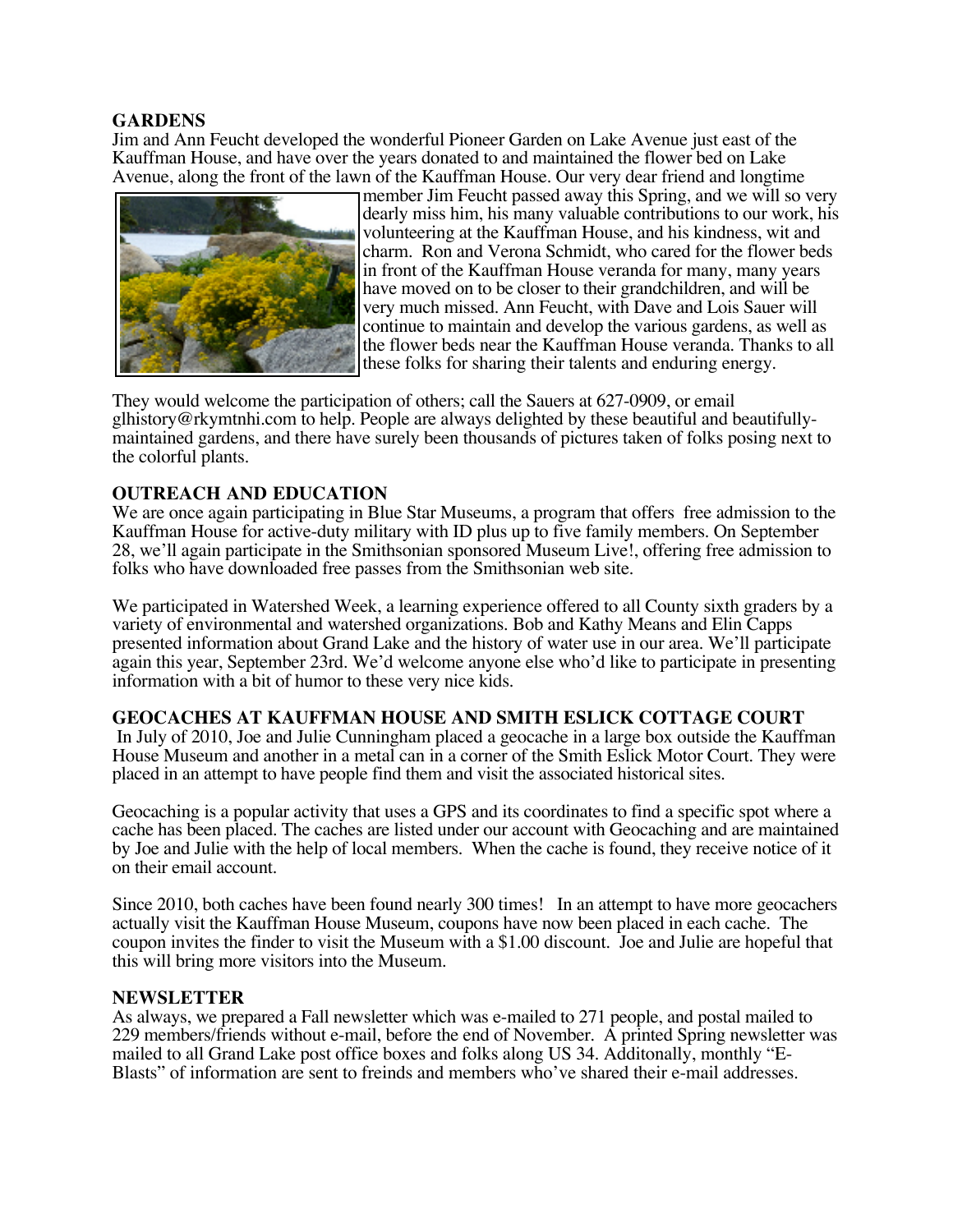# **WEB SITE**

Kathy Means manages the web site. This year marked the development of new web site, with lots of GLAHS input and with a \$5,000 grant from the

Grand County Colorado Tourism Board.

Firebird Design of Granby, and particularly Tina Wilson and Lisa Bornfriend, designed the new site and trained us to use it. Kathy Means has already

**www.grandlakehistory.org www.grandlakehistory.org**

added much material to the site,including a downloadable *Walking Tour* of historic Grand Lake, and will continue to add more. Check it out at www.grandlakehistory.org. At present, the new site receives about 100 visitors per day, and has already received several thousand.

# **NOMINATIONS TO THE BOARD**

As you can understand from this report, your Historical Society is very busy and involved in our community in many ways. The Board of the Grand Lake Area Historical Society should have 15 members, each of whom takes on a working role in the work of the Society. We've had some changes in the past year. Melinda McKinney has joined the board. Dave Lively has moved on to the board of Colorado Preservation, Inc. and other projects; we are very grateful for Dave's years of invaluable service, and regret his having to leave. Sharon Clarkson has moved to the front range. So, we have openings on the Board, and would encourage those interested in history and willing to take on some responsibility to join our effective and friendly group. Part-time residents are certainly welcomed on our Board. Please step forward to serve, or nominate someone who would be a good addition.

## **MEMBERSHIP**

Sharon King chairs this committee, and reports that we preently have 230 active members in the Grand Lake Area Historical Society. Some of these memberships are Family-type, bringing the total actual number of members to 284. Membership dues are very important. Dues provide accession, recording, preservation and care of collections. They support writing grants and procuring donations to help improve and preserve Grand Lake area history. Dues-paying memberships/community support make us stand out and will allow us to receive the grant money available that is needed to accomplish our goals. If you are not already a member, we invite you to pick up a membership envelope at the front desk.

We were saddened by deaths of members and friends of the Historic Society in the past year. We lost Life Members Fran Anderson and Helen Walker, both of whom added so much to the life of our community. As mentioned above, our dear friend and volunteer Jim Feucht will be especially missed for the passion he put into devising and maintaining the Pioneer Garden. We lost as well two folks who, though not members, contributed much to our success: E.G. Lorens who donated a lot of items to our fundraising efforts over the years, and Betty Drake who with her husband Don once owned a business in town and shared their memories of staying in the Smith Eslick Cottage Court.

## **LOGO**

Many thanks to Pat Raney and Jeanne Kafer who designed a new logo for the Grand Lake Area Historical Society. Our organization does so much... maintaining and operating the Kauffman House Museum, developing the Smith Eslick Cottage Camp as a museum site, preserving and researching area history for families and others, providing presentations and information to local

folks and businesses, as well as researchers and authors, maintaining a large collection of area historical artifacts, and much more. Its not possible to capture all our ever-evolving efforts, so Pat and Jeanne have produced a logo so people will simply instantly recognize our name. Bravo! One of the first items to have our logo on it was a poster made by D.J. Debevec in his Graphic Arts Class at Middle Park High School.

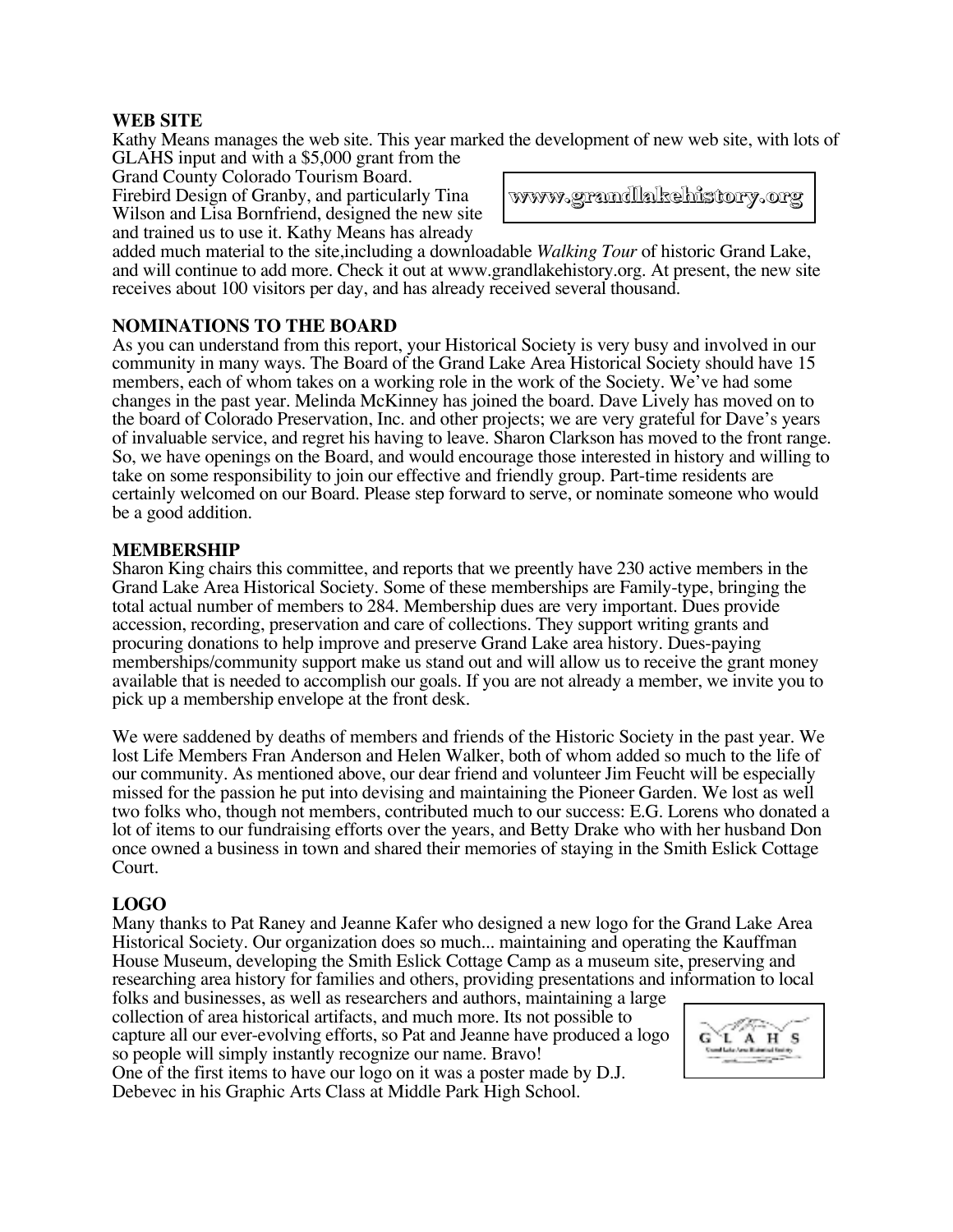## **FUNDRAISING**

GLAHS has applied for a low-interest, forty year rural development loan from the United States Department of Agriculture to be used with the Smith Eslick Cottage Camp project. The paperwork continues! We participated for the first time in Colorado Gives Day, a very well-organized opportunity for non-profits to reach potential donors. We'll participate again this year. A very special "Gives Day" will be the 24 hours beginning December 11th, but you can go to www.coloradogives.org to make a donation at anytime.



Various Cottage Camp Campaign fundraising events in the past year included three Victorian Teas, a benefit dinner at the Historic Rapids Lodge on December 26th, and the Historical Holiday Celebration on December 27th. They were all successful, and involved many hardworking members and friends from the town and business communities.



Cottage Camp Campaign fundraising events planned for this year are: June 26th, Victorian Tea, 2:00pm, at the Historic Rapids Lodge July 19th, Whimsical Mad Hatter's Dessert Tea for children and their families, at the Grand Lake Community House August 14th, Victorian Tea, 2:00pm, at the Historic Daven Haven Lodge December 26th, 6:00pm, Historical Holiday Celebration at the Kauffman House Early June, 2014, Second Annual Benefit Dinner at the Rapids Lodge

In the past year, we are very grateful for grant funding from the Grand Foundation (Cottage Court roof repair), Grand County (Cottage Court foundation construction), the Town of Grand Lake (Cottage Camp land purchase), the Grand County Colorado Tourism Board (web site development), and the Denver Foundation (Waddell Family quilt stabilization). We have applied for funding from the National Trust (Cottage Court foundation building), and the Grand Foundation (foundation grant matching funds or exhibitry design), but have not yet received results of these efforts. We also applied for, but did not receive funding from Freeport McMoRan (Climax Mine) for Cottage Camp land purchase.

## **BOARD ACTION**

After polling of all the members, the GLAHS By-Laws were amended August 8th to make communication between board members, and between board meeting times, easier. "Voting by the board, can now take place electronically and or by telephone or other electronic communication equipment during or between meetings of the Board of Directors. Between meetings, an executive committee of the four board officers is authorized to take any action the board would be able take during a board meeting. The President shall appoint the Chairman of each standing committee. All Chairmen of standing committees must be members of the Board of Directors."

The Board decided it was time to develop a more completely standardized Fees for Services Policy. It covers fees for research done by staff for others, payment for photocopies, reprints of photographs from the collection, mailing costs, and terms for rental of the Kauffman House for private parties. The policy is available by contacting 970-627-9644 or glhistory@rkymtnhi.com.

The GLAHS has for many years been grateful to receive free storage in a unit at Hwy 34 & Fort Storage. We have now removed our many items, and have stored them on shelving at the modular office. Thanks to Yvonne Clark and Anonymous (who left shelving units at our door) for your donations!